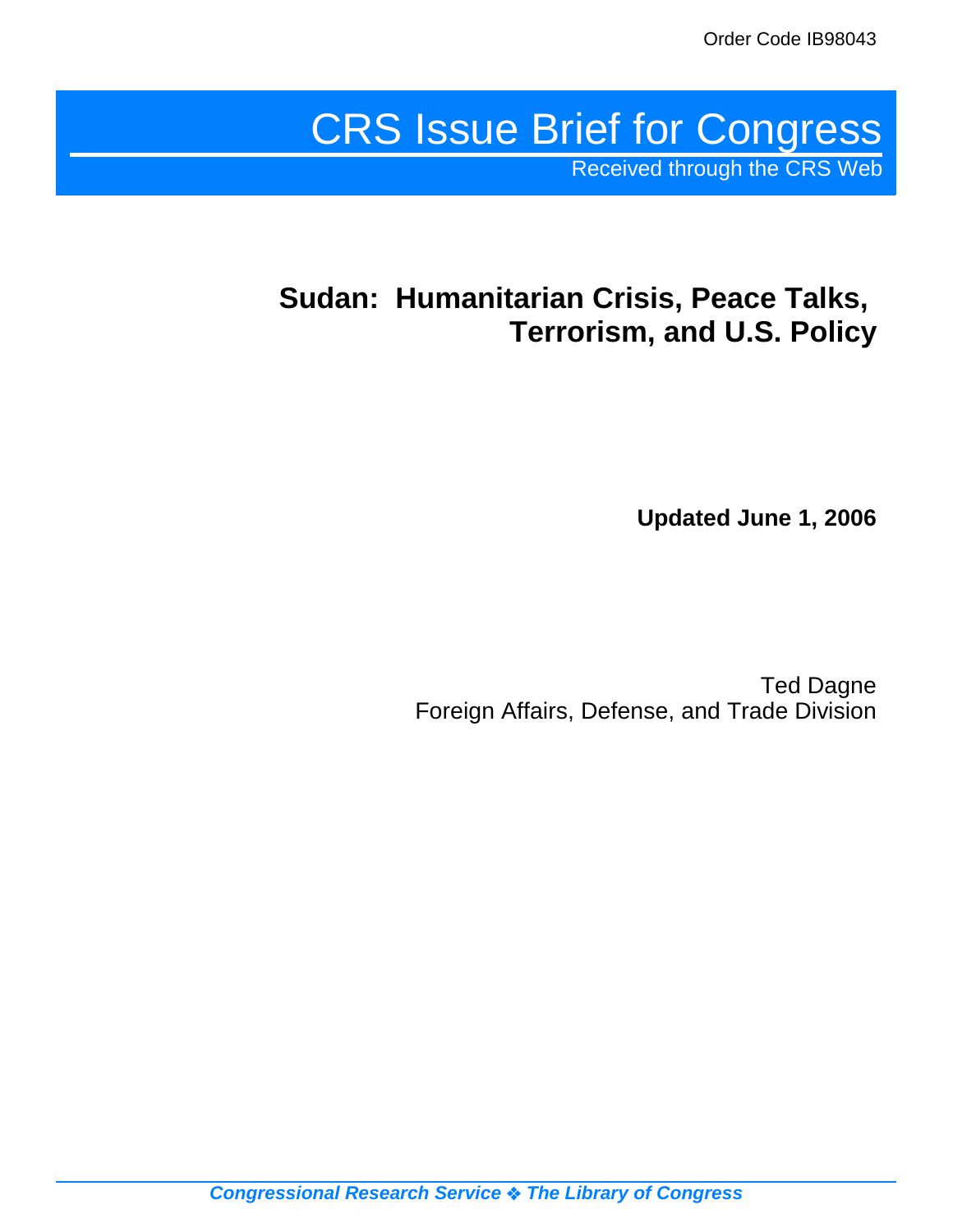# **CONTENTS**

**SUMMARY** 

MOST RECENT DEVELOPMENTS

BACKGROUND AND ANALYSIS

Current Issues

Historical Context

The Crisis in Darfur: Background Recent Developments in Darfur Darfur Developments: Accountability for Atrocities Prospects for a Negotiated Settlement in Darfur

The Humanitarian Situation and the U.S. Response U.S. Funding The African Union and the Crisis in Darfur The North-South Peace Agreement: Current Status U.S. Support for the Peace Agreement The U.N. Mission for Sudan and U.N. Sanctions

The Humanitarian Crisis (South Sudan) U.S. Response

Sudan and Terrorism

Sudan: Religious Persecution

LEGISLATION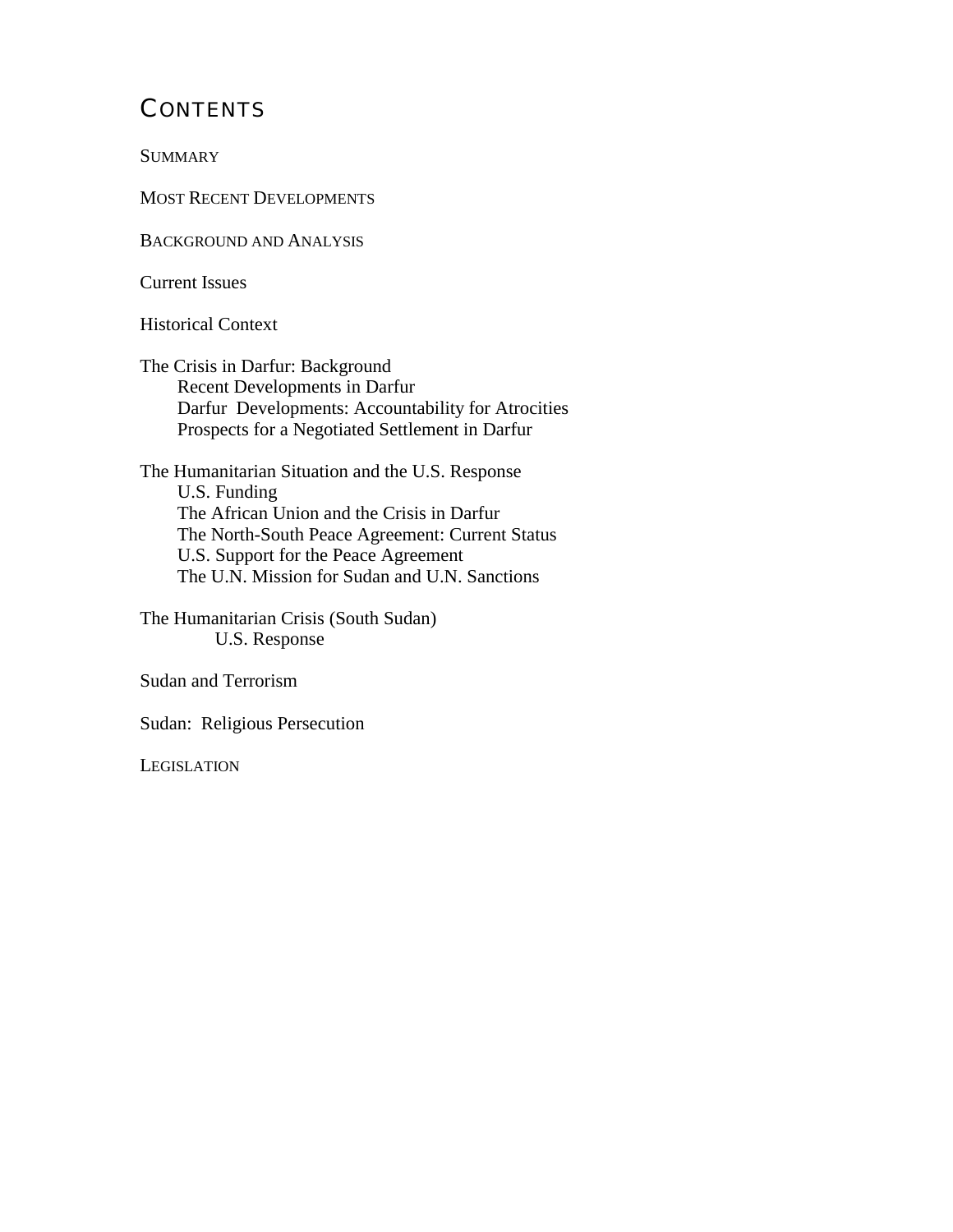### Sudan: Humanitarian Crisis, Peace Talks, Terrorism, and U.S. Policy

## **SUMMARY**

Sudan, geographically the largest country in Africa, has been ravaged by civil war intermittently for four decades. An estimated 2 million people have died over the past two decades due to war-related causes and famine, and millions have been displaced from their homes.

The relief operation in southern Sudan is being coordinated by Operation Lifeline Sudan (OLS), established in 1989 in response to the 1988 humanitarian crisis in which over 200,000 people died of starvation. The OLS, a consortium of U.N. agencies and three dozen non-governmental organizations (NGOs), operates in both government and rebel-controlled territories.

The 21-year civil war has been and continues to be a major contributing factor to recurring humanitarian crisis. There have been many failed attempts to end the civil war in southern Sudan, including efforts by Nigeria, Kenya, Ethiopia, former President Jimmy Carter, and the United States. To that end, the heads of state from Ethiopia, Eritrea, Kenya, and Uganda formed a mediation committee under the aegis of the Inter-Governmental Authority for Development (IGAD) and held the first formal negotiations in March 1994.

In July 2002, the Sudan government and the Sudan People's Liberation Army (SPLA) signed a peace framework agreement in Kenya. In early September, the government of Sudan walked out of the Machakos talks and returned under pressure in early October 2002. On May 26, 2004, the government of Sudan and SPLA signed three protocols on Power Sharing, the Nuba Mountains and Southern

Blue Nile, and on the long disputed Abyei area. The signing of these protocols resolved all outstanding issues between the parties. On June 5, 2004, the parties signed "the Nairobi Declaration on the Final Phase of Peace in the Sudan." On January 9, 2005, the government of Sudan and the Sudan People's Liberation Movement signed the final peace agreement at a ceremony held in Nairobi, Kenya. The signing of the Sudan Comprehensive Peace Agreement effectively ended the 21-year old civil war and triggered a six-year Interim Period.

Meanwhile, the ongoing crisis in Darfur in western Sudan has led to a major humanitarian disaster, with an estimated 1.9 million people displaced and more that 213,000 people forced into neighboring Chad. While there are no reliable estimates of the number of people killed as a result of the conflict, some observers project that up to 300,000 people have been killed over the past 24 months. In July 2004, the House and Senate declared the atrocities in Darfur genocide, and the Bush Administration reached the same conclusion in September 2004.

Relations between the United States and Sudan are poor in part because of Khartoum's human rights violations, its war policy in the south, and its support for international terrorism, although in recent months relations have improved somewhat. In November 1997, the Clinton Administration imposed comprehensive sanctions on the NIF government. President Bush has renewed the sanctions since he came to office in 2001.

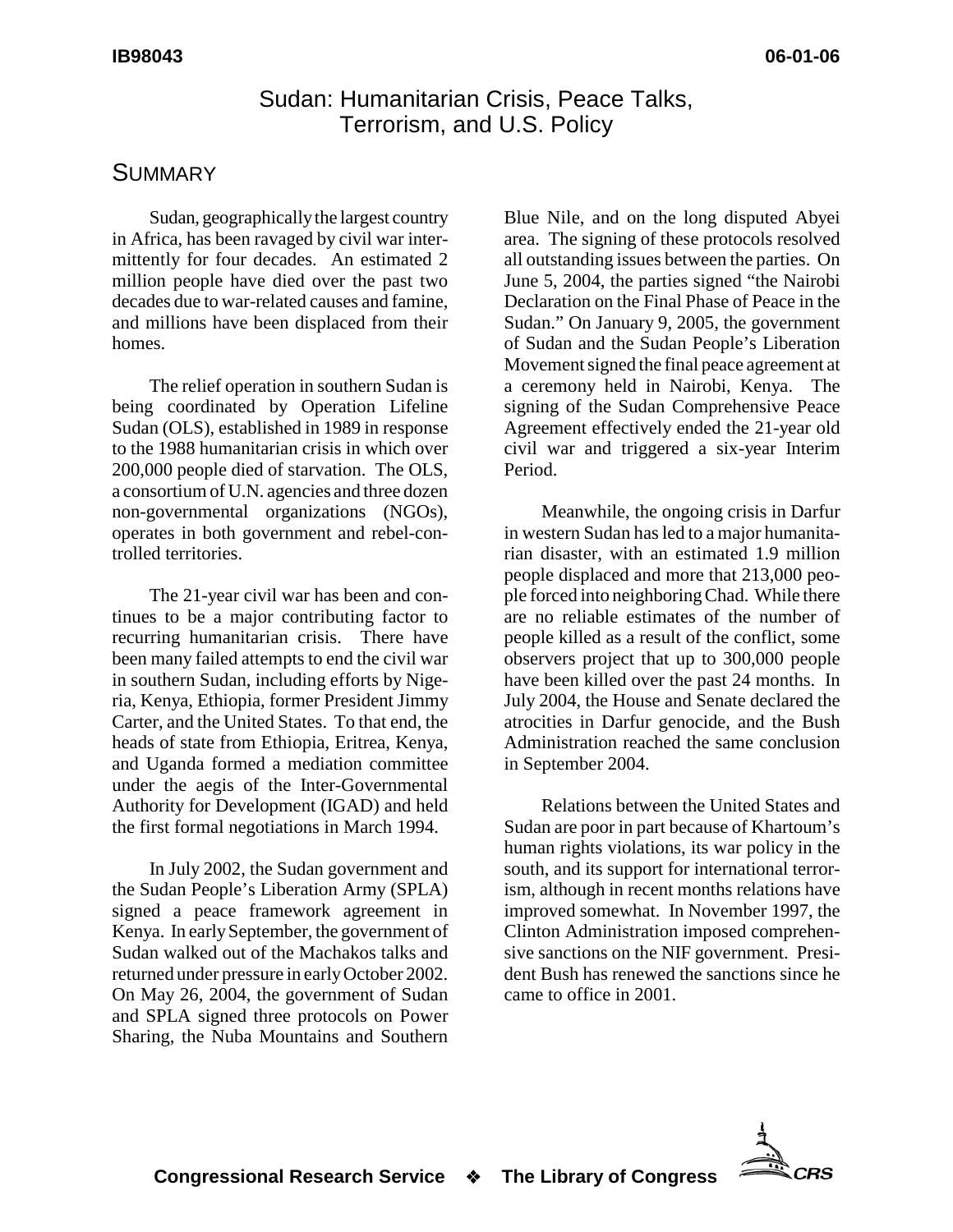#### MOST RECENT DEVELOPMENTS

On May 4, 2006, the Government of National Unity and the Sudan Liberation Movement (SLM) signed the Darfur Peace Agreement (DPA) after almost two years of negotiations. The agreement was rejected by two other Darfur groups: the Justice and Equality Movement (JEM) and a splinter group from the SLM. The agreement calls for the integration of SLA troops into the Sudan Armed Forces, provides \$300 million initially and \$200 million for the next two years for reconstruction and compensation purposes for Darfur, and establishes the Transitional Darfur Regional Authority (TDRA). The agreement provides seats for the SLM in the national and regional parliaments and several top positions, including the chairmanship of the TDRA. The agreement also calls for the disarmament and demobilization of the Janjaweed.

In February 2006, the Bush Administration submitted a supplemental appropriations request for Iraq, Afghanistan, funding for the Gulf Coast hurricanes, and other foreign policy priorities. The Administration requested 514.1 million for Sudan/Darfur. On March 16, 2006, the House approved \$618.1 million: \$499.1 million for Darfur (\$66.3 million for IDFA, \$11.7 million for refugees, \$173 million for African Union peacekeeping, \$150 million for food aid, \$98.1 million for CIPA-U.N. peacekeeping), and \$119 million for Southern Sudan (\$12.3 million for refugees, \$75 million for food aid, \$31.7 for CIPA-U.N. peacekeeping). On April 4, 2006, the Senate Appropriations Committee approved \$564 million for Sudan/Darfur: \$125 million for South Sudan and \$439 million for Darfur. On May 4, 2006, the full Senate approved \$624 million for Sudan: \$125 million for Southern Sudan and \$499.1 million for Darfur.

#### BACKGROUND AND ANALYSIS

## **Current Issues**

In late November 2005, the government of Sudan and the Sudan Liberation Movement (SLM)/the Justice and Equality Movement (JEM) began the seventh round of peace talks under the auspices of the African Union in Abuja, Nigeria. Negotiations are still underway in Abuja, with no agreement as of mid-April 2006.

In January 2006, the African Union stated that transforming the African Mission in Sudan (AMIS) force into a United Nations force is acceptable in principle. In March, the African Union agreed to accept a United Nations peacekeeping mission for Darfur. Meanwhile, the Security Council gave authorities in the U.N. a task to come up with options for a U.N. peacekeeping operation. The U.S. and the United Nations are considering several options, including transforming the current AU force in Darfur and expanding the mandate of the U.N. peacekeeping mission in Sudan, deployed in support of the north-south peace agreement.

A United Nations Experts Panel provided its report to the Security Council as called for in U.N. Resolution 1591. The report includes a confidential list of names of people who constitute a threat to peace and stability, violate humanitarian and human rights law, and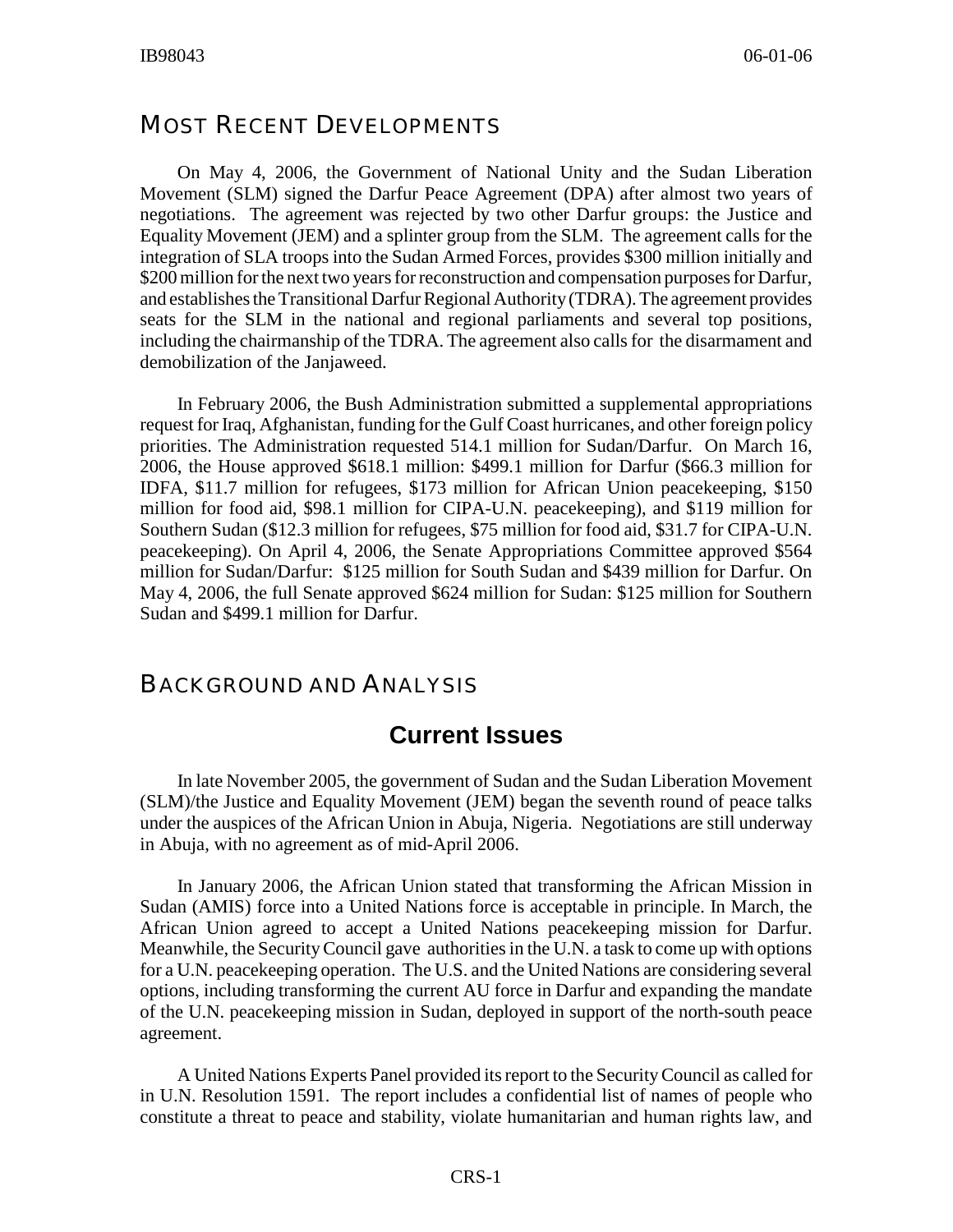impede the peace process. The confidential list includes the names of the Ministers of Defense and Interior, Sudan's security chief, and senior military commanders.

# **Historical Context**

In 1956, Sudan became the first independent (from Britain and Egypt) country in sub-Saharan Africa. For almost four decades, the east African country with a population of 35 million people has been the scene of intermittent conflict. An estimated 2 million people have died over the past two decades from war-related causes and famine in southern Sudan, and millions more have been displaced. The Sudanese conflict, Africa's longest-running civil war, shows no sign of ending. The sources of the conflict are deeper and more complicated than the claims of political leaders and some observers. Religion is a major factor because of the Islamic fundamentalist agenda of the current government, dominated by the mostly Muslim/Arab north. Southerners, who are Christian and animist, reject the Islamization of the country and favor a secular arrangement. Social and economic disparities are also major contributing factors to the Sudanese conflict.

The abrogation of the 1972 Addis Ababa agreement in 1983, which ended the first phase of the civil war in the south, by former President Jaffer Nimeri is considered a major triggering factor in the current civil war. Although the National Islamic Front government, which ousted the democratically elected civilian government in 1989, has pursued the war in southern Sudan with vigor, previous governments, both civilian and military, rejected southern demands for autonomy and equality. Northern political leaders for decades treated southerners as second-class citizens and did not see the south as an integral part of the country.

Southern political leaders argue that under successive civilian and military governments, political elites in the north have made only superficial attempts to address the grievances of the south without compromising the north's dominant economic, political, and social status. In recent years, most political leaders in the north, now in opposition to the current government, say that mistakes were made and that they are prepared to correct them. But the political mood among southerners has sharply shifted in favor of separation from the north. The current government seems determined to pursue the military option. Economic conditions have deteriorated significantly, and millions of southern Sudanese are at risk of starvation due to a serious humanitarian crisis, partly caused by the government's decision to ban United Nations relief flights.

# **The Crisis in Darfur: Background**

The crisis in Darfur began in February 2003, when two rebel groups emerged to challenge the National Islamic Front (NIF) government in Darfur. The Sudan Liberation Army (SLA) and the Justice and Equality Movement (JEM) claim that the government of Sudan discriminates against Muslim African ethnic groups in Darfur and has systematically targeted these ethnic groups since the early 1990s. The government of Sudan dismisses the SLA and JEM as terrorists. The conflict pits three African ethnic groups, the Fur, Zaghawa, and Massaleit, against nomadic Arab ethnic groups. Periodic tensions between the largely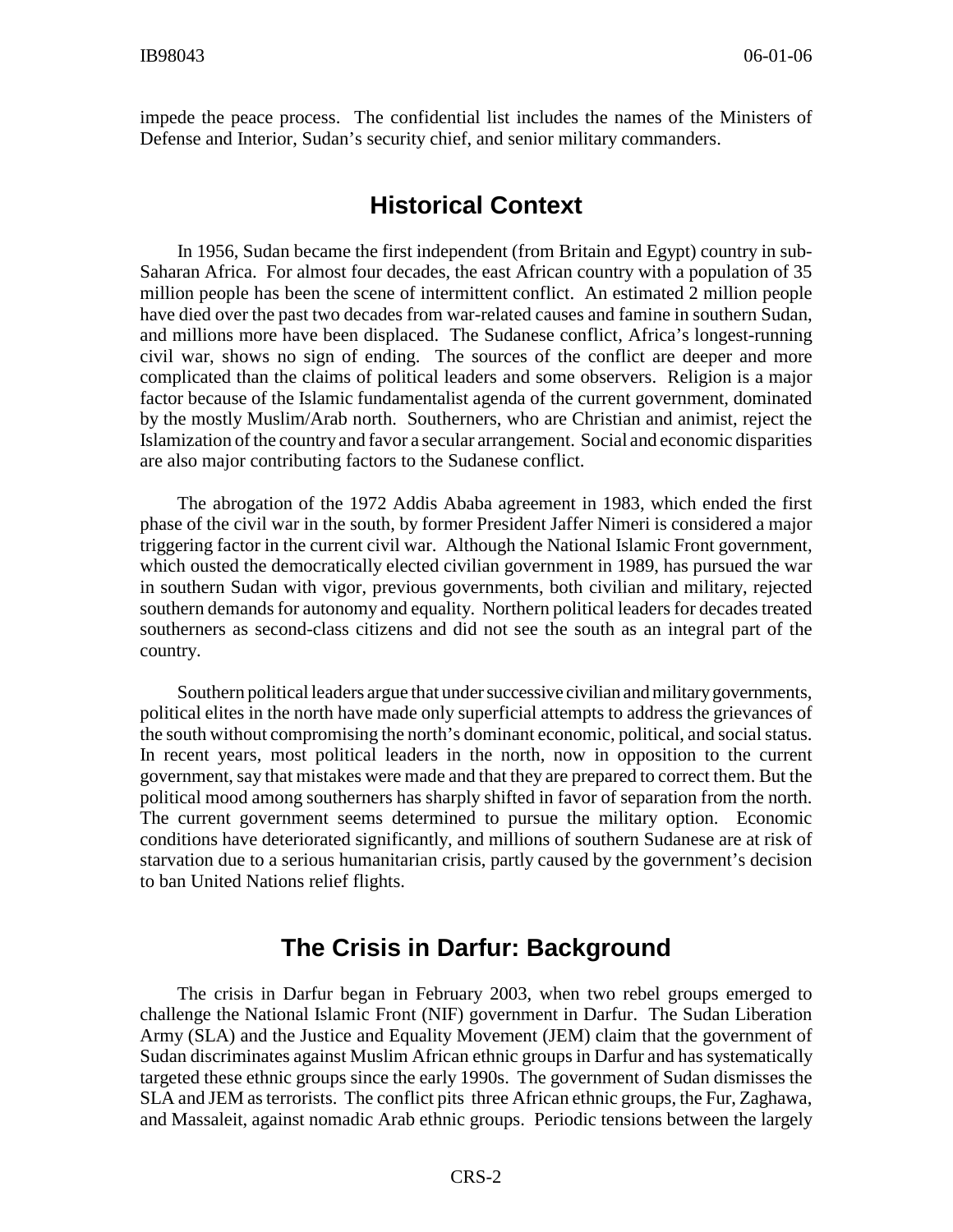African-Muslim ethnic groups and the Arab inhabitants of Darfur can be traced to the 1930s and most recently surfaced in the 1980s. Successive governments in Khartoum have long neglected the African ethnic groups in Darfur and have done very little to prevent or contain attacks by Arab militias against non-Arabs in Darfur. Non-Arab groups took up arms against successive central governments in Khartoum, albeit unsuccessfully. In the early 1990s, the NIF government, which came to power in 1989, began to arm Arab militias and attempt to disarm the largely African ethnic groups.

The conflict in Darfur burgeoned when the government of Sudan and its allied militia began a campaign of terror against civilians in an effort to crush a rebellion and to punish the core constituencies of the rebels. At the core of the current conflict is a struggle for control of political power and resources. The largely nomadic Arab ethnic groups often venture into the traditionally farming communities of Darfur for water and grazing, at times triggering armed conflict between the two groups. Darfur is home to an estimated 7 million people and has more than 30 ethnic groups, which fall into two major categories: African and Arab. Both communities are Muslim, and years of intermarriages have made racial distinctions impossible. Fighting over resources is one of several factors that has led to intense infighting in Darfur over the years. Many observers believe that the NIF government has systematically and deliberately pursued a policy of discrimination and marginalization of the African communities in Darfur, and has given support to Arab militias to suppress non-Arabs, whom it considers a threat to its hold on power. In 2000, after the ouster of the founder of the NIF, Hassan al-Turabi, and a split within the Islamist Movement, the government imposed a state of emergency and used its new authority to crack down on dissidents in Darfur. By 2002, a little-known self defense force of a largely Fur-dominated group emerged as the SLA, challenging government forces in Darfur.

With the NIF regime internally in turmoil and mounting international pressure to end Sudan's North-South conflict, the SLA and JEM were able to gain the upper hand in the initial phase of the conflict against government forces in early 2003, and appeared well armed and prepared. The rebels also enjoyed the support of the local population, as well as officers and soldiers in the Sudanese army. A significant number of senior officers and soldiers in the Sudanese armed forces come from Darfur. The SLA reportedly benefitted from outside support, including from fellow Zaghawa in Chad and financial support from Darfur businessmen in the Persian Gulf. The government of Sudan has accused Eritrea and the Sudan People's Liberation Movement/Army (SPLM/A) of providing support to the SLA. In late 2004, another Darfur armed group, the National Movement for Reform and development (NMRD) emerged. Initial reports suggested that the NMRD was created by the government of Sudan in order to undermine the SLA and JEM. In December 2004, the NMRD and the government of Sudan signed a ceasefire agreement in Chad and a month later agreed to cooperate in facilitating the return of refugees from Chad to Darfur. Regional officials and Sudanese opposition figures note that the NMRD is being backed by the government of Chad and that the rebels wear uniforms and carry arms similar to that of the Chadian army.

The government of Sudan has accused the founder of the NIF, Hassan al-Turabi, of having links with JEM. Some observers say that Turabi, through his supporters, provides political and financial support to JEM. In late March 2004, Turabi was arrested along with a number of senior army officers. The government claimed that Turabi was behind an attempted coup, although officials in Khartoum seemed to back away from that claim by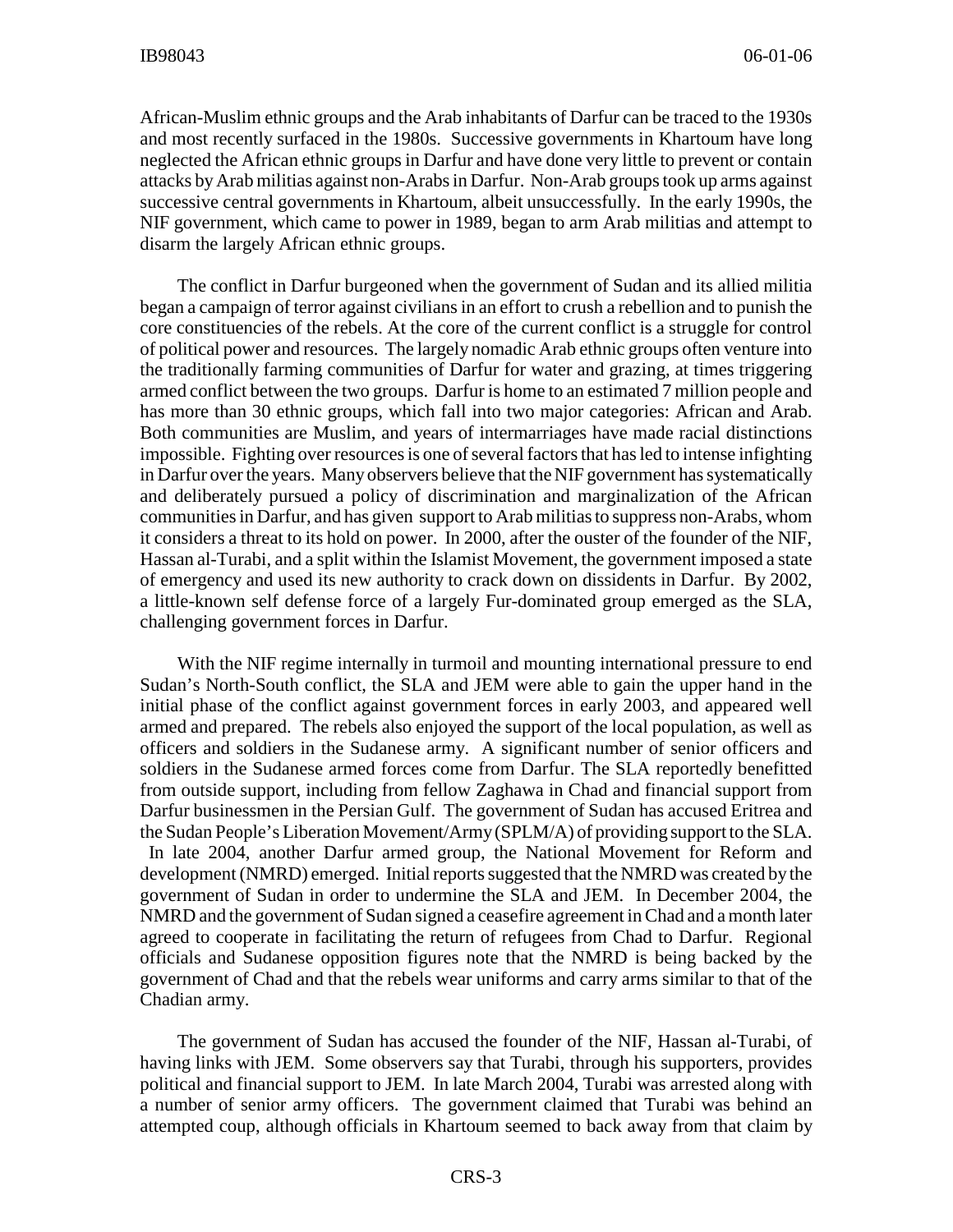mid-April 2004. In late September 2004, the government of Sudan, once again, accused supporters of al-Turabi of an attempted coup. The government arrested more than 30 people, including military officials.

#### **Recent Developments in Darfur**

In late September 2005, fighting between the Sudan Liberation Army and the government of Sudan and its allies erupted in different parts of Darfur, marking the first major cease-fire violation in over a year. According to press reports, pro-government militia attacked in the area of Jabal Mara Mountains and in Koriba in north Darfur, killing 17 civilians. On September 20, the SLA launched an attack, capturing Sheiria, a town 45 miles northeast of Nyala, the capital of South Darfur. Two days later, government forces reportedly recaptured the town, although SLA officials stated that they simply withdrew from the town.

The recent fighting presents a serious threat to the ongoing talks between the parties in Nigeria, the Sixth Round of talks and reportedly the last round. On September 15, the parties began talks under the auspices of the African Union (AU). The AU organized several workshops on wealth sharing, security related issues, and power sharing. Substantive talks would take place once the workshops are completed. In the Fifth Round of talks in June 2005, the parties signed the Declaration of Principles on political issues. The AU mediators are utilizing the Comprehensive Peace Agreement, which was agreed to by the government of Sudan and the SPLM in January 2005, as a framework for a negotiated settlement for Darfur.

A major complicating factor during these talks is the apparent division within the SLM. The SLM/SLA is informally split between the Secretary General of the SLM, Mini Minawi, and the Chairman, Abdel Wahid Nur. The rift between the two leaders began over a year ago over power. Most of the SLA commanders and fighters come from Minawi's Zagawa tribe, while Abdel Wahid's Fur tribe is the majority African tribe in Darfur. The commanders in the field, while largely supportive of Minawi, would like a conference to resolve the leadership crisis and come up with a united position for the talks in Nigeria. The conference is scheduled to begin on October 25, although there is a possibility it might be postponed. Abdel Wahid has rejected participation in the conference and has vowed to hold his own conference. If these conferences take place as scheduled, they will deprive the Nigeria talks of senior representation by the factions.

Meanwhile, humanitarian conditions continue to deteriorate. Attacks against civilians by the Janjaweed continued unabated, while attacks by the SLA against humanitarian convoys have increased. Abductions, harassment, and looting by the SLA and the JEM have also increased over the past several months. According to a U.N. report submitted by Secretary General Kofi Annan, "the abduction of national staff of non-governmental organizations (NGOs) reached alarming proportions at the beginning of July, with 10 members of NGOs being held by SLA" (Monthly Report of the Secretary General on Darfur. S/2005/523. August 11, 2005.)

#### **Darfur Developments: Accountability for Atrocities**

On July 22, 2004, the U.S. House of Representatives and the Senate unanimously passed resolutions (H.Con.Res. 467, S.Con.Res. 133) declaring the crisis in Darfur to be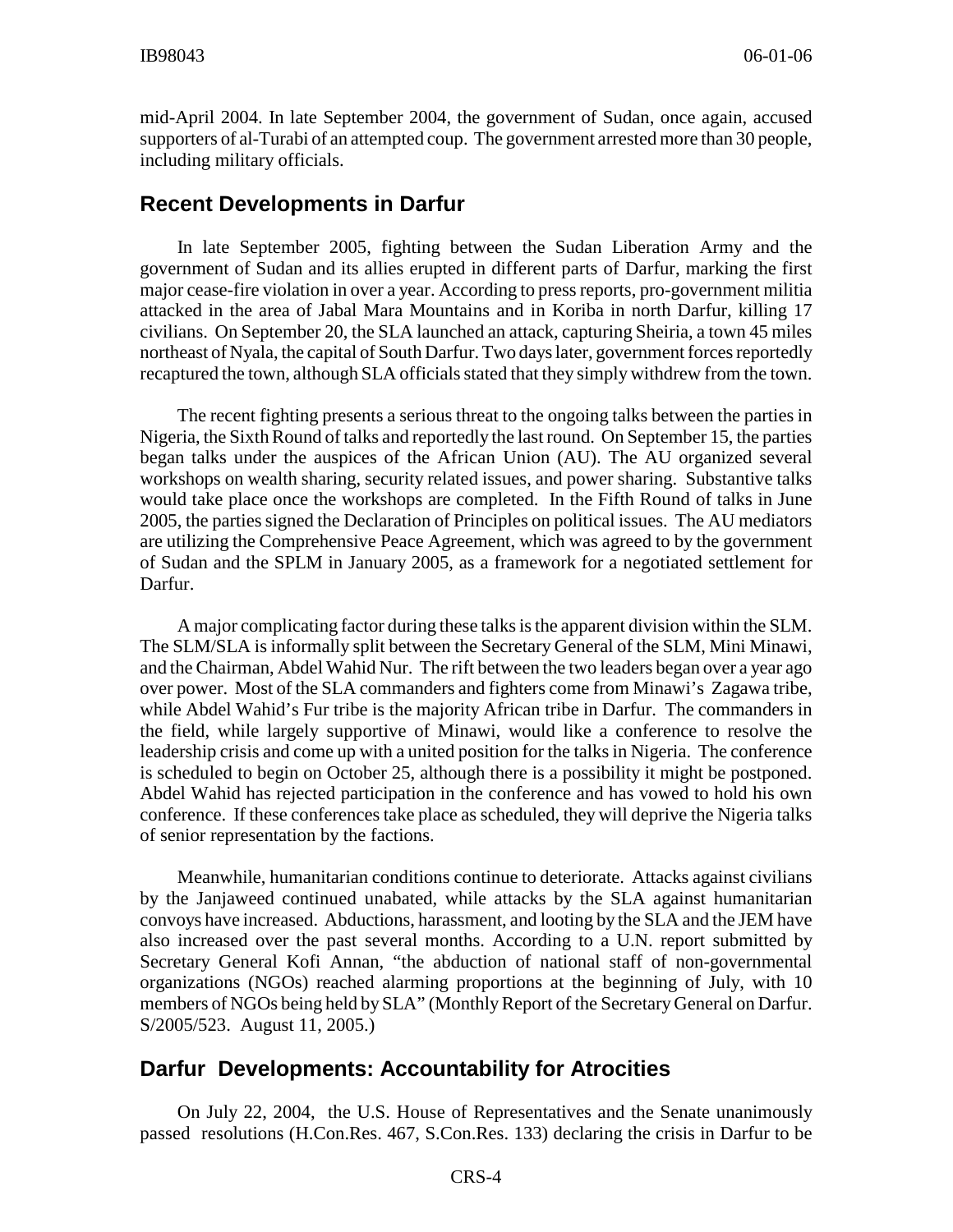genocide, based on the five criteria for genocide enumerated in Article 2 of the Convention on the Prevention and Punishment of the Crime of Genocide. On September 9, 2004, then Secretary of State Colin Powell, in his testimony before the Senate Foreign Relations Committee, declared the atrocities in Darfur genocide. Secretary Powell stated that, after reviewing evidence collected by the State Department team, "genocide has been committed in Darfur and that the Government of Sudan and the Jingaweit bear responsibility — and that genocide may still be occurring." Powell further stated that because the United States is a contracting party to the Geneva Convention, Washington will demand that the United Nations "initiate a full investigation." Shortly after Powell's testimony, a draft U.N. resolution (1564) was adopted.

The resolution requested the Secretary General of the United Nations to "establish an international commission of inquiry in order to immediately investigate reports of violations of international humanitarian law and human rights law in Darfur by all parties, to determine also whether or not acts of genocide have occurred, and to identify the perpetrators of such violations with a view to ensuring that those responsible are held accountable." The declaration of genocide by the Bush Administration did not lead to a major shift in U.S. policy or a threat of intervention to end genocide. Instead, Bush Administration officials continued to support a negotiated settlement between the rebels in Darfur and the government of Sudan. But continued violence in Darfur and the government's failure to disarm the Janjaweed militia has further strained relations between Khartoum and Washington.

In late January 2005, the International Commission of Inquiry on Darfur submitted its report to Secretary General Kofi Annan. The 176-page report provided a detailed accounting of atrocities committed by the government of Sudan and its Janjaweed militia allies. The Commission declared that "based on thorough analysis of the information gathered in the course of the investigations, the Commission established that the Government of Sudan and the Janjaweed are responsible for serious violations of international human rights and humanitarian law amounting to crimes under international law."(Report of the International Commission of Inquiry on Darfur to the United Nations Secretary General. January 25, 2005.) The Commission found, however, that "the Government of Sudan has not pursued a policy of genocide." The Commission, while acknowledging that government officials and other individuals may have committed genocidal acts, stated that "the crucial element of genocidal intent appears to be missing." The Commission submitted a sealed document with 51 suspects for prosecution by the International Criminal Court (ICC).

U.S. officials argue that the government of Sudan is responsible for genocide in Darfur, despite the Commission's conclusion of no genocidal intent. Washington initially rejected the Commission's referral of these cases to the ICC. U.S. opposition to the ICC is unrelated to the Darfur case. It is largely driven by concerns about the potential prosecution of U.S. personnel by the ICC. Because of this concern, the United States is not signatory to the ICC. In March, the United States abstained on Security Council Resolution 1593, paving the way for its passage. In June 2005, the Special Prosecutor of the ICC formally began an investigation. ICC spokesman Yves Sorokobi indicated that the decision to launch the investigation came after the ICC had finished its analysis of the referral by the UN Security Council. This included, he said, consultations with experts and ensuring that ICC had met statutory requirements before beginning the investigations.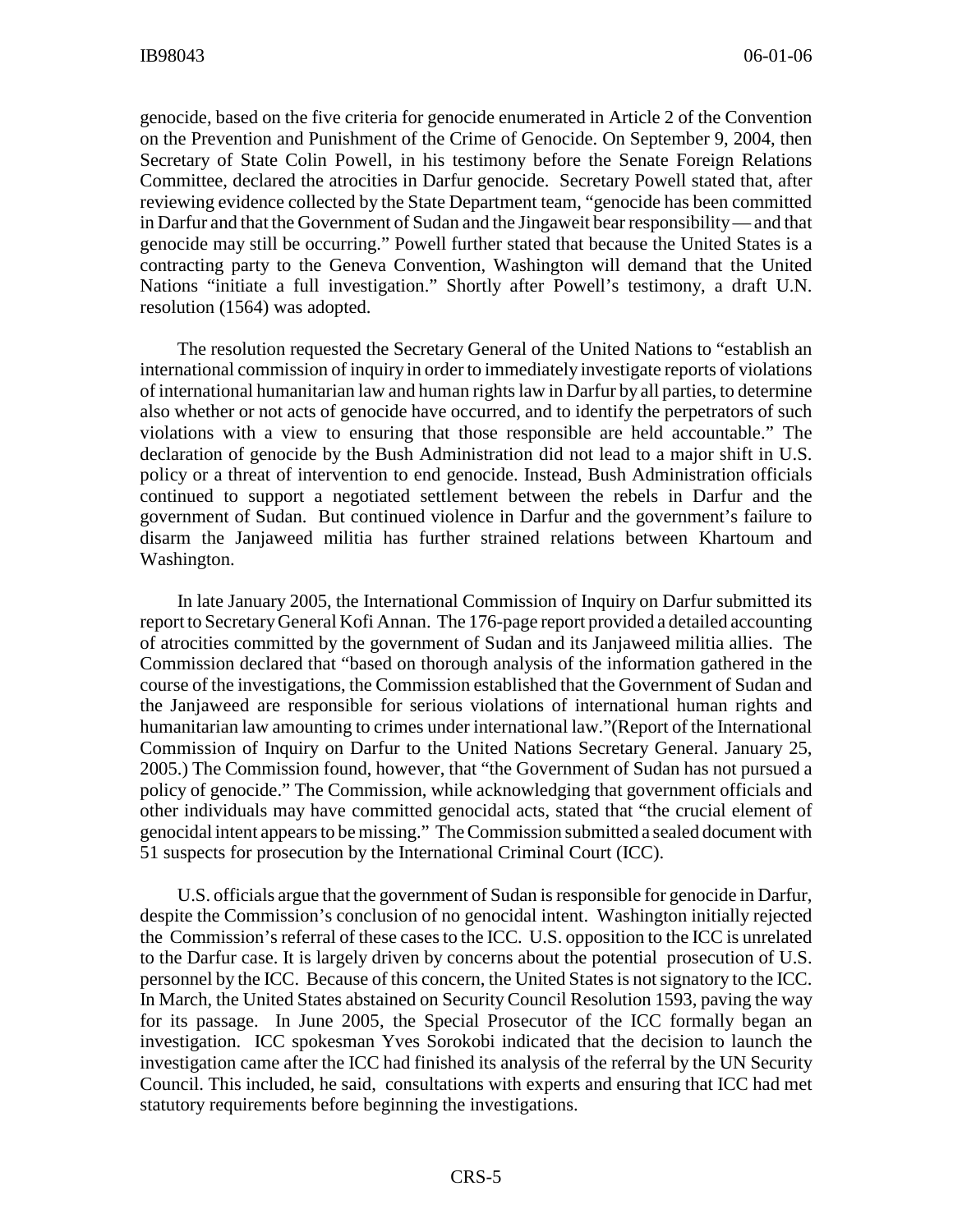#### **Prospects for a Negotiated Settlement in Darfur**

In September 2003, the government of Sudan and the SLA signed a cease-fire agreement mediated by President Idriss Deby of Chad, which collapsed in December 2003. In early April 2004, the government of Sudan and the SLA/JEM agreed to a cease-fire and political dialogue to peacefully resolve the conflict. The government of Sudan agreed to negotiate with the rebels after considerable international pressure. The negotiations were conducted under the auspices of President Deby of Chad and assisted by the African Union. The United States and other international participants played an important role in facilitating the negotiations, although the government of Sudan delegation walked out of the talks in protest when the head of the U.S. delegation began to deliver his opening remarks.

On April 8, 2004, the parties agreed to observe a cease-fire for a period of 45 days, renewable automatically if both parties were to agree. In late May, the parties renewed the cease-fire agreement. However, attacks by the pro-government militia have been verified by the cease-fire commission established under the April Accord. These violations by the government of Sudan and the Janjaweed militia have stalled the peace negotiation process. Leaders from the Justice and Equality Movement (JEM) and the Sudan Liberation Movement (SLM) initially refused to participate in talks in July in Addis Ababa, Ethiopia because the GOS failed to uphold the core elements of the April Cease-fire agreement. In late August 2004, the parties resumed negotiations in Abuja, Nigeria. In November 2004, the government of Sudan and the Darfur armed factions signed two agreements in Abuja, Nigeria: Agreement for Enhancing of the Security Situation in Darfur and Agreement on Humanitarian Situation. Many observers, however, believe that political agreement between the rebels and the government of Sudan appears unlikely at this juncture. The SLA and JEM are reportedly demanding fundamental changes in the political structure in Khartoum and the disarmament of the Janjaweed, and the government of Sudan is reportedly unwilling to meet these demands.

On June 10, 2005, the SLA/JEM and the government of Sudan began another round of negotiations in Abuja, Nigeria. The African Union gave the parties to the conflict a draft framework agreement to consider. The parties were expected to present their own proposal during the negotiations. However, the negotiations were stalled for days over the role of Chad. The SLA and JEM accused the government of Chad of being biased in favor of the government of Sudan and demanded the removal of Chad as a mediator. Earlier in the talks the government of Sudan rejected the participation of Eritrea in the Abuja talks, arguing that Eritrea backs the rebels in Darfur and Eastern Sudan. Eritrea and Sudan have been fighting a proxy war since the early 1990s, with Sudan backing the Eritrean Islamic Jihad and other Eritrean opposition groups. Eritrea provides support to the National Democratic Alliance and the rebels in Darfur and Eastern Sudan. Observers argue that Eritrean participation is key in order to find a solution to the Darfur crisis as well as to the looming tension in Eastern Sudan. In May 2005, the Chairman of the AU Commission, Alpha Oumar Konare, appointed former OAU Chairman, Salim Salim, as the AU Special Envoy for the Inter-Sudanese Peace Talks in Darfur. On September 15, 2005, the parties resumed talks in Abuja, Nigeria.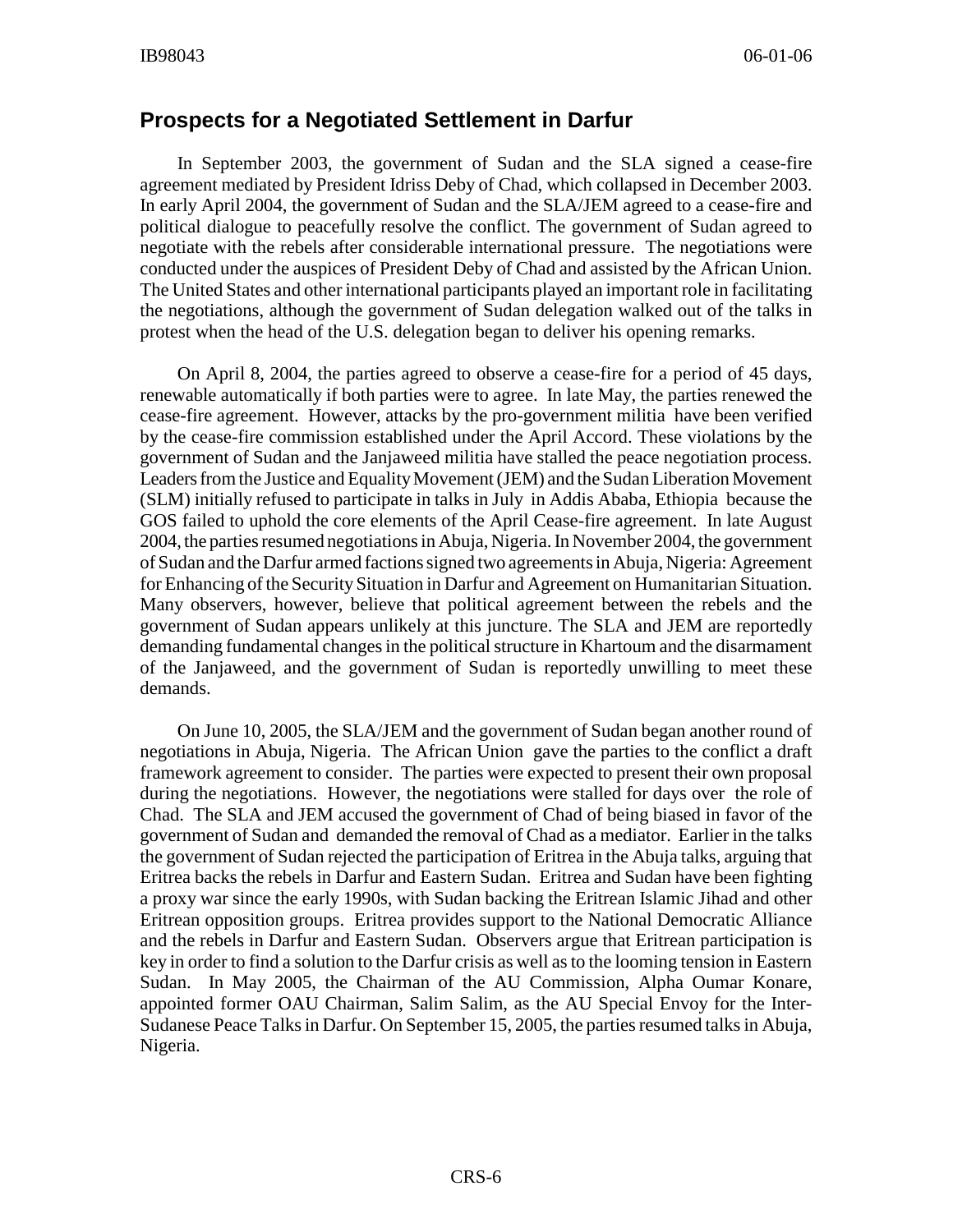# **The Humanitarian Situation and the U.S. Response**

#### **U.S. Funding**

The United States contributed more that \$93.7 million in humanitarian assistance to Sudan in fiscal year (FY)2000, \$154.7 million in FY2001, \$139.7 million in FY2002, and \$162.9 million in FY2003. Moreover, the United States is providing development aid in opposition-controlled areas to build the capacity of civil administration, conflict resolution, and assist indigenous non-governmental organizations. In 2002, the Bush Administration announced two major development programs for southern Sudan and significantly increased the development budget. According to USAID, the Southern Sudan Agricultural Revitalization Project provides \$22.5 million for a five year program to improve agricultural production. The Sudan Basic Education Program is a five-year, \$20 million program designed to improve access to quality education.

In FY2004, the United States provided \$170 million in humanitarian and development assistance. In FY2005, Sudan (southern Sudan) is to receive an estimated \$200.9 million. Total obligated funds for southern Sudan for FY2005 were \$380 million. For FY2006, the Administration has requested \$112 million. In addition, the Administration had requested \$242.4 million for Darfur and \$100 million for southern Sudan in the FY2005 Supplemen-

#### **Humanitarian Situation at a Glance** 2.61 million Conflict-Affected Persons in Darfur/Chad 1.8 million Internally Displaced Persons (IDPs) 200,000 Refugees 70,000 Deaths (U.N.) 300,000-400,000 Other Mortality Estimates \$767.9 million U.S. Assistance (FY2003-FY2005, as of 2/10/06)) \$1.030 billion U.S. humanitarian assistance to Sudan and Eastern Chad (FY2005-FY2006, as of 4/7/06) **Source:** USAID, 4/7/06

tal Appropriations for Iraq, Afghanistan, and other activities. On March 7, 2005, the House Appropriations Committee approved in full the requested amount for Darfur and \$37 million for southern Sudan. The full House approved \$342.4 million for Darfur, \$100 million higher than requested, although the additional funds are all for refugee, food, and disaster programs. The Senate approved \$242.4 million for Darfur and \$100 million for southern Sudan. The conferees approved \$37 million for Southern Sudan and up to \$240 million in food aid for Darfur. In addition, the conferees approved \$40 million for refugee aid, and \$40 million in IDFA funds for Darfur. (P.L. 109-13; H.Rept. 109-72). Estimated funding for Darfur for FY2006 is \$209 million. Estimated funding for Darfur for FY2007 is \$192.5 million and \$290.9 million for other parts of Sudan, primarily to southern Sudan.

## **The African Union and the Crisis in Darfur**

The African Union (AU) has been slow in responding to the crisis in Darfur. The AU became actively engaged during the cease-fire negotiation in Chad and subsequently assumed a central role in monitoring the cease-fire agreement and facilitating political dialogue between the government of Sudan and SLA/JEM. In late March 2004, the AU sent a team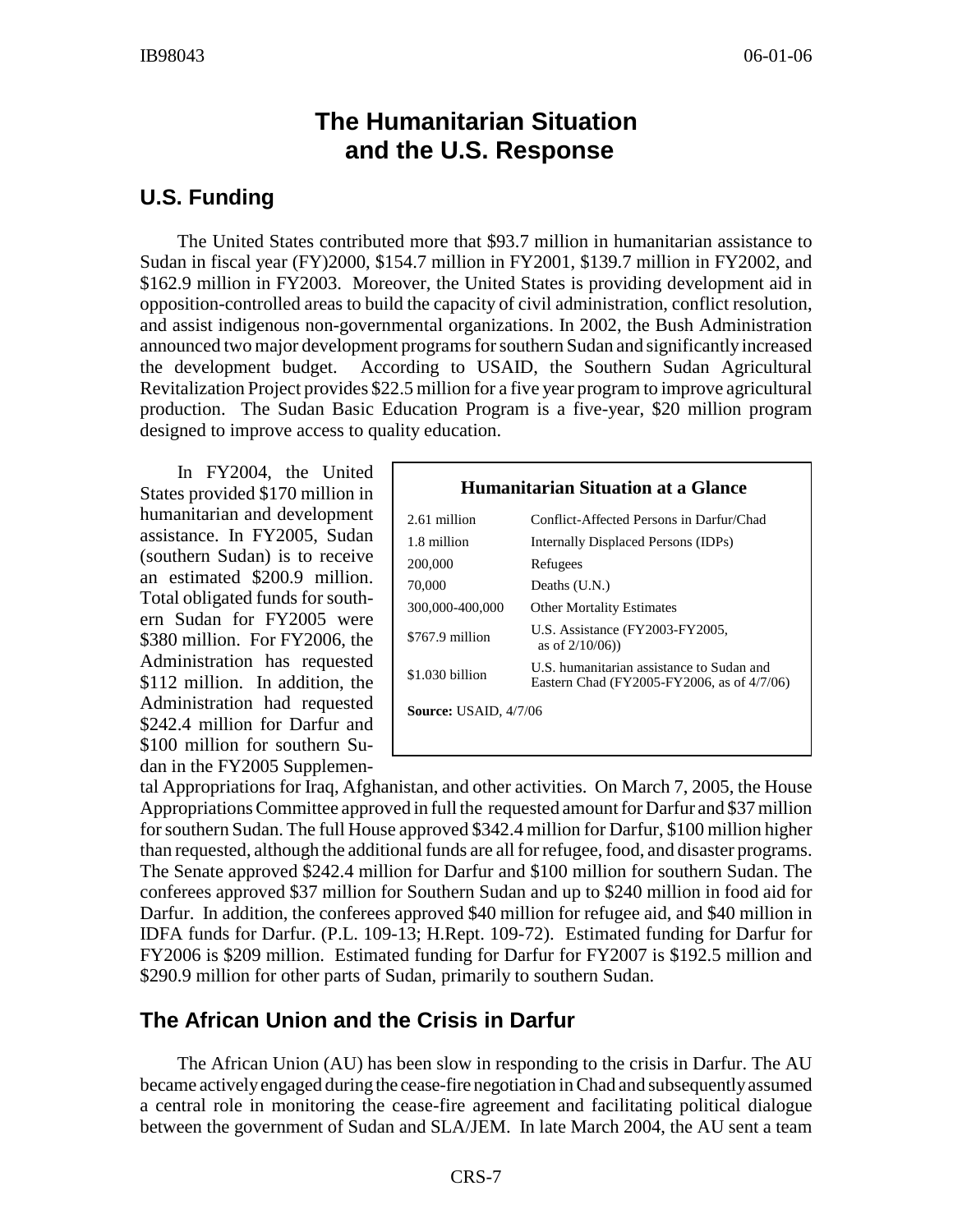led by Ambassador Sam Ibok, Director of the AU's Peace and Security Department, to participate in talks in Chad. In the April Cease-Fire Agreement, the African Union was tasked to take the lead in the creation of a Cease-Fire Commission. The Commission's mandate consists of "planning, verifying and ensuring the implementation of the rules and provisions of the cease-fire agreement." In addition, the Commission was mandated to define the routes for the movement of the respective forces, assist with demining operations, and collect information about cease-fire violations. The Commission reports to a Joint Commission composed of the parties to the agreement, Chad, and members of the international community. The African Union mission does not have the mandate to protect civilians; however, the estimated 5,200 troops primarily from Rwanda, Nigeria, and Gabon are tasked to protect the AU cease-fire monitors in Darfur.

The limited mandate of the AU force, logistical and financial troubles of the organization, and the size of the force have made the AU mission inefficient, according to many observers. The deployment of the AU force, albeit small, took more than four months after the signing of the agreement. Moreover, even the limited mandate of monitoring of the cease-fire agreement has not been effective. The mandate does not have any enforcement mechanisms aside from reporting the violations to the Joint Commission. Since the signing of the cease-fire agreement and the deployment of the AU mission, there have reportedly been many violations and only a limited number of the violations have been reported to the Joint Commission, although violence against civilians has gone down significantly over the past several months. Moreover, no apparent corrective measures have been taken by the AU to end these violations, although major violations by the parties have gone down, except for the late September 2005 attacks by pro-government militia against the SLA and an attack by the SLA in the same period.

President Paul Kagame of Rwanda, who came to power after the 1994 Rwandan genocide, had stated that his country would respond if called to end genocide in Sudan during a speech in April 2004 at the tenth anniversary of the Rwandan genocide. Rwanda was the first to deploy troops as part of the AU mission. Senior Rwandan officials have also asserted that despite the limited mandate, Rwandan troops would defend civilians, if they are attacked. Rwanda has not yet followed through on its threat, however, although in late 2004 Rwandan troops blocked Janjaweed militia intending to attack a civilian village. Rwandan troops took up positions to prevent the Janjaweed from their planned attack on the village and refused the Janjaweed's demand to disarm. Rwandan government officials argue that it is better to have a small force present in Darfur than to have nothing at all. However, Kigali has made its views clear that the proposed expanded force should have a mandate to protect civilians. Many members of the African Union do not share the view that a genocide is occurring in Darfur and still consider the government of Sudan as the central player in the resolution of the conflict and protector of civilians, while U.S. and U.N. officials hold the government of Sudan responsible for the atrocities in Darfur.

In May 2005, the African Union announced that it will increase the number of AMIS to 7,700, including a 1,500-member police force. Deployment of these additional troops began in July and full deployment to Darfur is slated to be completed by the end of October 2005. The United States has provided over \$150 million in support of AMIS over the past two year. Meanwhile, the North Atlantic Treaty Organization (NATO) and the European Union are providing transport, logistics, and communications support for the expanded African Union force. In May 2005, at a donors' conference in Ethiopia, an estimated \$291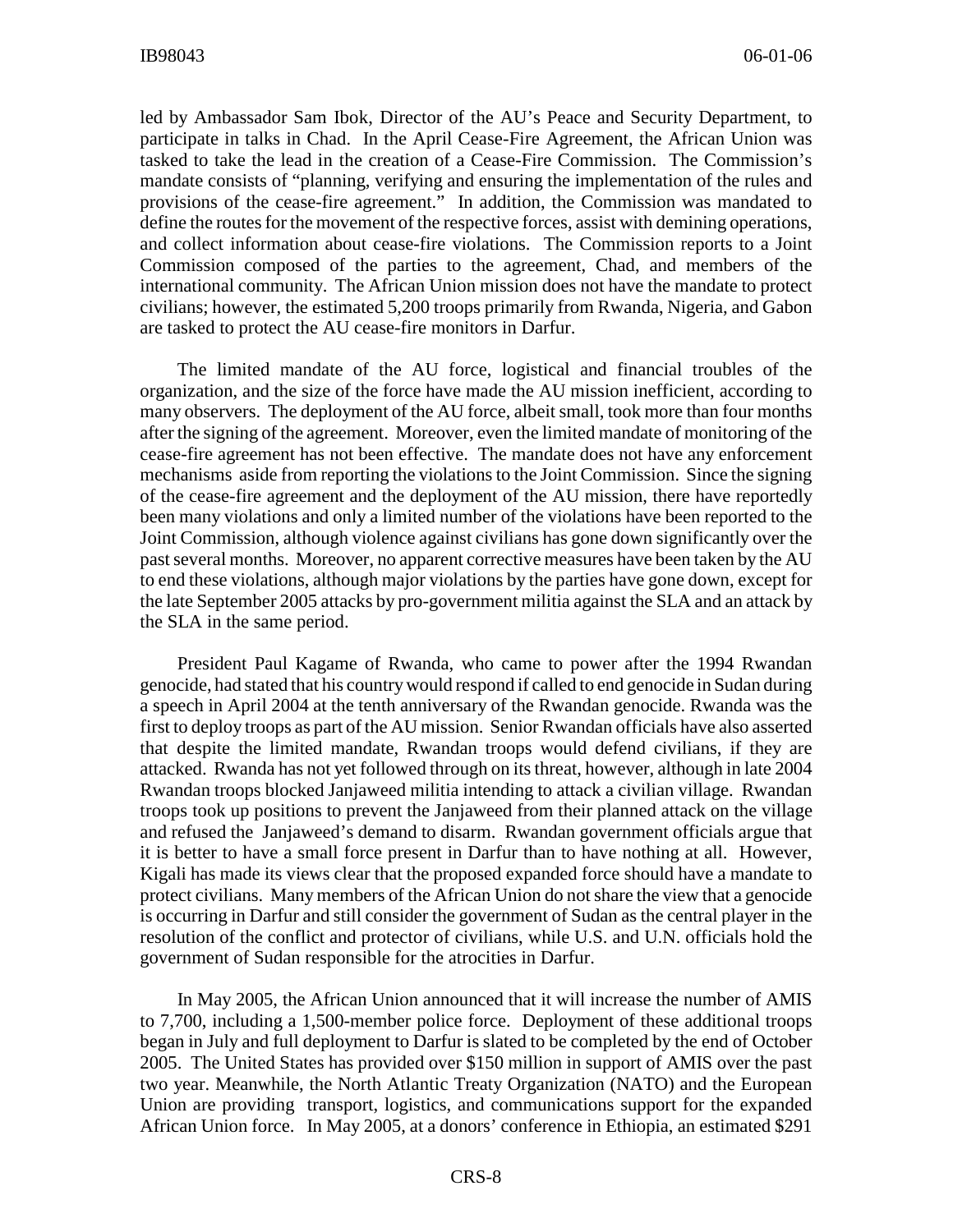million was pledged by donor governments in support of the AU mission. African Union officials have indicated that they plan to further increase the number of observers and protection force in 2006. AU is expected to boost the number of troops to 12,000. Some observers have called for up to 15,000 troops, while others have called for a much higher number of troops with a mandate to protect civilians. As of February 2006, the African Union has deployed an estimated 7,700 personnel, including force protection, military observers, and civilian police.

#### **The North-South Peace Agreement: Current Status**

On January 9, 2005, the government of Sudan and the SPLM, after two and half years of negotiations, signed the Sudan Comprehensive Peace Agreement at a ceremony in Nairobi, Kenya. More than a dozen heads of state from Africa attended the signing ceremony. Secretary of State Colin Powell, who led the U.S. delegation, reportedly urged the government of Sudan and the SPLM to end the conflict in Darfur. The signing of this agreement effectively ended the 21-year old civil war and triggered a six-year Interim Period. At the end of the Interim Period, southerners will hold a referendum to decide their political future. National, regional, and local elections are to take place during the second half of the Interim Period.

In June 2005, the Drafting Commission finished its work and presented the draft constitution to the government of Sudan and to the SPLM. The National Assembly in Khartoum and the SPLM Leadership Council ratified the constitution, and on July 9, 2005 signed the Interim National Constitution (INC). The same day, shortly after the signing of the INC, the Presidency, consisting of the President, First Vice President, and a Vice President, was inaugurated. In July 2005, the Abyei Boundary Commission, established to define and demarcate the area of the nine Dinka chiefdoms, finished its work and submitted its report to President Bashir. The President has yet to implement the conclusions of the Commission, as called for in the Comprehensive Peace Agreement. The United Nations has deployed military personnel to the area to help calm the situation, but tensions between the Ngok Dinka and the Arab Misseriya remain high in Abyei. Meanwhile, a number of key commissions are awaiting action by the Presidency. The Assessment and Evaluation Commission is yet to be established as well as the National Reconstruction and Development Fund, the Boundary Commission, and the Joint Defense Board.

Agreements concerning the National Capital would be implemented by the Presidency in which the Administration of the National Capital and representation of southern Sudanese in the enforcement agencies of the National Capital would be decided. Mechanisms to secure the rights of non-Muslims in the National Capital are to be put in place after the enactment of the Interim Constitution. In the Power Sharing Agreement, the parties agreed to a (SPLM)30/70(NCP) arrangement across all sectors of government, including the Executive, the Legislature, and the Judiciary. An estimated 1,500 SPLA troops were deployed to Khartoum, after a two month delay, to be part of the Joint Integrated Units. These troops are currently based outside Khartoum awaiting a decision for integration with troops from the government side. The SPLA has also deployed an estimated 1000 troops to Juba, and more troops would be deployed in the coming months, as called for in the Comprehensive Peace Agreement (CPA). The parties concede that there might be some delays in the implementation of these agreements, although the Modalities of Implementation Agreement has built in mechanisms and procedures to manage such issues. Meanwhile, the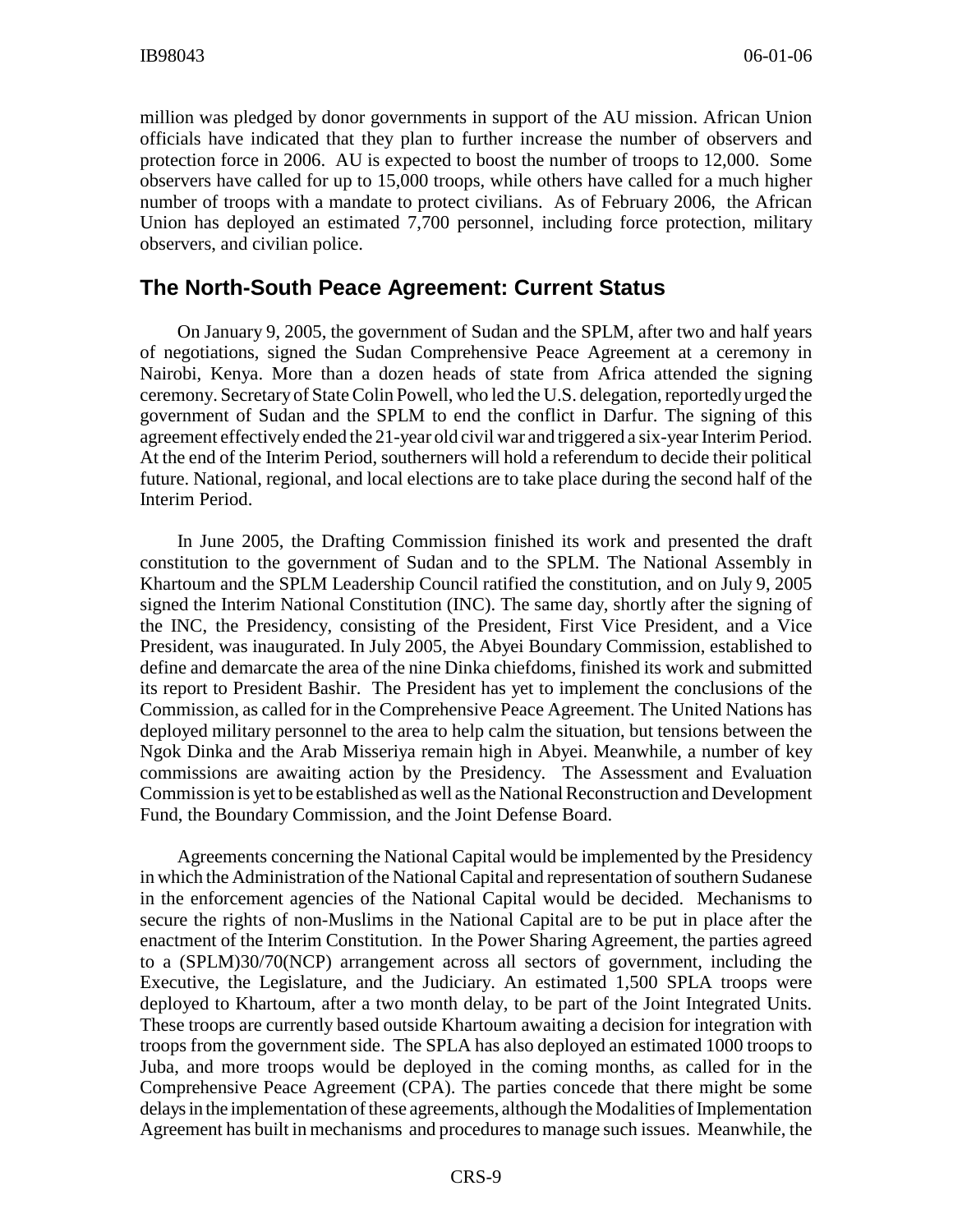government of Sudan and the SPLM continue to engage their respective constituencies about the implementation of the peace agreement and are reaching out to regional and international actors for assistance.

On July 30, 2005, First Vice President and Chairman of the Sudan People's Liberation Movement (SPLM), Dr. John Garang, was killed in a plane crash in southern Sudan (discussed below). His death triggered violence between government security forces and southerners in Khartoum and Juba. More than 100 people were killed. The government of Sudan has established a committee to investigate the violence. The crash is currently being investigated by a team from Sudan, Uganda, Russia, United Nations (UN), and the United States. Preliminary reports suggest that the crash was an accident. A final report is due before the end of the year.

In early August 2005, the SPLM Leadership Council appointed Salva Kiir as Chairman of the SPLM and First Vice President of Sudan. Salva Kiir had served as Garang's deputy after the SPLM split in 1991 (more on Kiir below). He was officially sworn in as First Vice President in the National Unity Government (NUG) on August 11, 2005. Kiir stated that he would continue to pursue implementation of the peace accord negotiated by the late Dr. Garang. According to Kiir, "the fundamental principles for which the SPLM, under Garang's leadership, has struggled, were not only the clauses in the Comprehensive Peace Agreement, CPA, that are meant to solve the current problem of war and peace. But no less important, [they] are the parameters which the CPA has set to save our country from disintegration and guide the ship of government to safe shores."

In late September 2005, after weeks of contentious negotiations, the SPLM and the National Congress Party, formerly known as the National Islamic Front, agreed on a cabinet. At the core of the dispute was the distribution of key economic ministerial portfolios. The National Congress Party insisted on keeping the Energy and Finance ministries, while the SPLM argued that each party should be given one or the other. The SPLM ultimately gave up its demand and managed to secure eight ministries, including Foreign Affairs, Cabinet Affairs, Labor, Transportation, Health, Education, Humanitarian Affairs, and Trade. Several advisers were also appointed to the Presidency (the Presidency consists of President Bashir, First Vice President Kiir, and Vice President Osman Ali Taha), including two from the SPLM (see full list below). Dozens of senior positions in the ministries remain open. Reactions within the SPLM and in the southern Sudanese community have been negative. Many members of the SPLM and its supporters say that all key ministries went to the National Congress Party, with the exception of Foreign Affairs. According to sources within the SPLM leadership, First Vice President Salva Kiir himself acknowledged that the unfair distribution and domination of key posts by the ruling party will only strengthen the hands of those calling for separation.

On August 31, 2005, the National Assembly was inaugurated, although many seats remain unfilled. According to the Comprehensive Peace Agreement, the National Congress Party was allocated 52% of the seats (234), 28% to the SPLM (126), and the remaining 20% for the northern and southern opposition groups. The National Democratic Alliance, a coalition of Northern and Southern opposition parties, and its core member, the Democratic Unionist Party (DUP), are likely to participate in the National Assembly. An estimated 20 seats were allocated for the NDA/DUP, although the number of seats are likely to increase once negotiations are finalized. Seats allocated for other Southern parties have been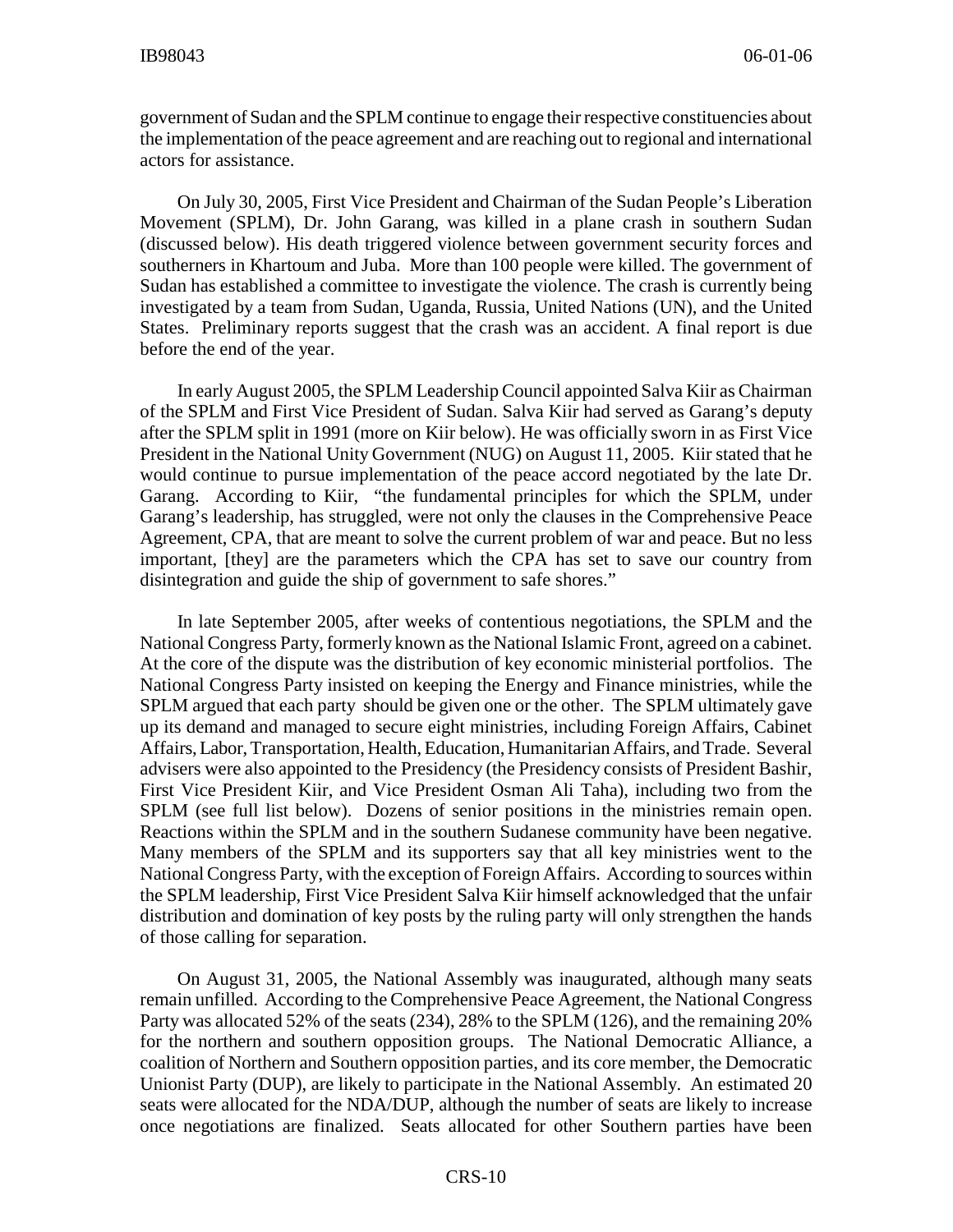designated, with 10 seats for the Union of Sudan African Parties (USAP), and a total of 17 for four southern opposition parties: the United Democratic Salvation Front, United Democratic Front, South Sudan Democratic Forum, and Sudan African National Union. Hassan al-Turabi's Popular National Congress (PNC) and Sadiq al-Mahdi's Umma party have decided not to participate in the National Assembly and the National Unity Government. They argue that the CPA was negotiated by two parties and therefore not inclusive.

#### **U.S. Support for the Peace Agreement**

The United States continues to play a key role in the North-South peace process, while pressing for a resolution of the Darfur crisis. Throughout the Inter-Governmental Authority for Development (IGAD)-sponsored talks, the Bush Administration engaged the parties at the highest levels, including calls by President Bush to the principals at critical times during the negotiations, and frequent visits to Kenya by senior State Department officials, where the talks were being conducted, according to Administration officials. President Bush's Special Envoy, John Danforth, also made several trips to the region to encourage the parties to finalize an agreement. Former Secretary of State Colin Powell was actively engaged in the peace process and traveled to Kenya to encourage the parties. U.S. financial support for the peace process and technical assistance during the talks were considered by the parties and the mediators as critical, according to Administration officials. The United States provided funding for the SPLM delegation for travel and other related expenses. American interventions at critical times during the negotiations reportedly helped break a number of stalemates, including during security arrangement talks and the three disputed areas.

Sustained U.S. pressure on the government of Sudan also helped secure the Comprehensive Peace Agreement. The Bush Administration, while maintaining U.S. bilateral sanctions, also engaged the government in critical dialogue and offered the normalization of bilateral relations as an incentive for the resolution of the Darfur crisis and settlement of the North-South conflict. U.S. policy toward Sudan is complicated because the same government that signed the peace agreement with the South is also the one engaged in atrocities in Darfur, which the Bush Administration and Congress declared is genocide. This position has led to some criticism of the Bush Administration, although many praise the Administration's sustained engagement in the North-South talks. According to some critics, the Administration did not initially consider the Darfur crisis to be a priority; and instead the Administration was largely focused on the talks between the government of Sudan and the SPLM. The first statement on Darfur by the White House, they point out, was issued in early April 2004. Some observers say that the Bush Administration and Congress, however, have been at the forefront in calling for an end to the crisis in Darfur and demanding accountability, especially since mid-2004.

In mid-April 2005, Deputy Secretary of State Zoellick traveled to Sudan to discuss the North-South peace agreement and the crisis in Darfur. Zoellick also led the U.S. delegation to a donor conference in Oslo, Norway, where donor governments pledged \$4.6 billion in aid to Sudan. The United States pledged \$1.7 billion; half of the pledge will require congressional approval because the funds are for fiscal year 06, while the funds are from already appropriated funds. In Khartoum, Zoellick met with First Vice President Osman Ali Taha to discuss the Darfur crisis as well as implementation of the CPA. He also visited Darfur and Rumbek, in southern Sudan, where he met the SPLA leadership. Zoellick reiterated the Bush Administration's support for the CPA and demanded a quick end to the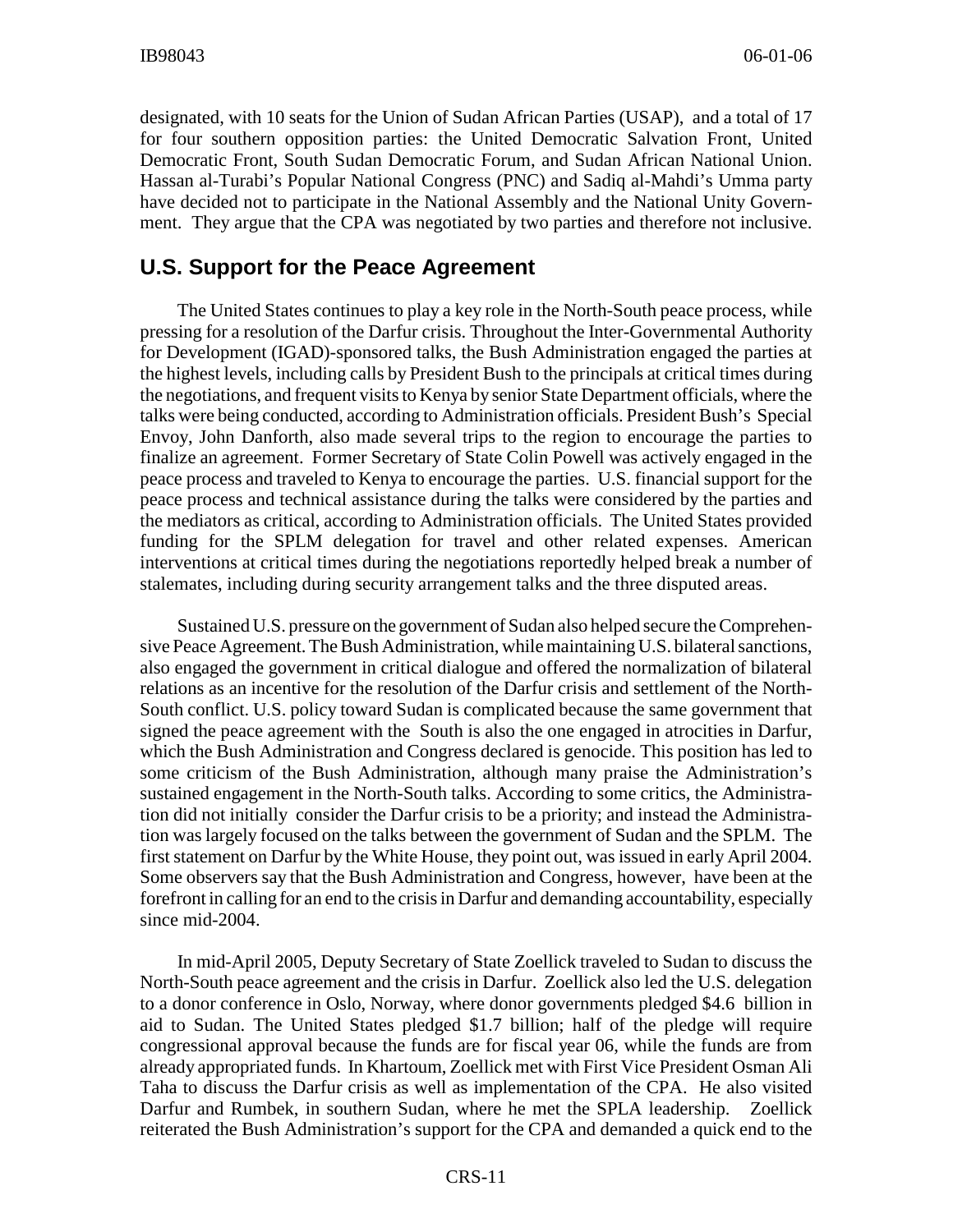violence in Darfur. Meanwhile, in April 2005, the CIA reportedly flew Abdalla Gosh to Washington, D.C. for talks on counter-terrorism related issues. Human rights groups and some Members of Congress criticized the decision to bring Gosh to Washington, arguing that the visit sends the wrong message to Khartoum.

On July 12, 2005, the government of Sudan and C/L International, a lobby firm based in Washington, signed a contract to provide public relations services for \$530,000 a year. On August 10, 2005, C/L International filed a report, as required by the Foreign Agents Registration Act, with the Department of Justice. Executive Order 13067 prohibits American companies and citizens from doing business or any financial transaction with the government of Sudan. Reportedly, C/L International was given exemption by the Department of State, the first such measure since the imposition of these sanctions in 1997. In late September 2005, the State Department moved Sudan from Tier III country, worst offenders of Trafficking in Persons (TIP), to Tier II. According to the Presidential Determination Memorandum, the Secretary of State has determined that Sudan "is making significant efforts to bring itself into compliance."

#### **The U.N. Mission for Sudan and U.N. Sanctions**

 On March 29, 2005, the Security Council passed Resolution 1591. The resolution calls for a freezing of assets and travel restrictions by U.N. member states against individuals "who impede the peace process, constitute a threat to stability in Darfur and the region, and commit violations of international humanitarian and human rights laws or other atrocities." On March 29, 2005, the Security Council also passed Resolution 1593, referring the situation in Darfur to the Prosecutor of the International Criminal Court (ICC). The International Commission of Inquiry on violation of international humanitarian law and human rights law in Darfur recommended that the ICC prosecute individuals responsible for war crimes and crimes against humanity in Darfur.

In a January 2005, report to the Security Council, Secretary General Kofi Annan recommended a robust U.N. Peace Support Mission for Sudan (UNMIS). ( Report of the Secretary General on Sudan (S/2005/57), January 31, 2005. )The Secretary General recommended the establishment of a "multi-dimensional" United Nations Peace Mission, under Chapter VI of the United Nations Charter. On March 24, 2005, the United Nations Security Council passed Resolution 1590 establishing the United Nations Mission in Sudan (UNMIS). Resolution 1590 calls for coordination between AMIS and UNMIS, authorizes the deployment of 10,000 military personnel and up to 715 civilian police personnel, gives UNMIS the mandate to support the implementation of the Comprehensive Peace Agreement, and authorizes a Chapter VII mandate for UNMIS.

The mandate for the Mission would

- ! Support implementation of the Comprehensive Peace Agreement,
- Support the National Unity Government,
- Support the Assessment and Evaluation Commission,
- Support the African Union efforts in the Abuja peace process,
- Promote Efforts to resolve the Darfur Crisis,
- Monitor the Cease-Fire Agreement signed between GOS and the SPLM,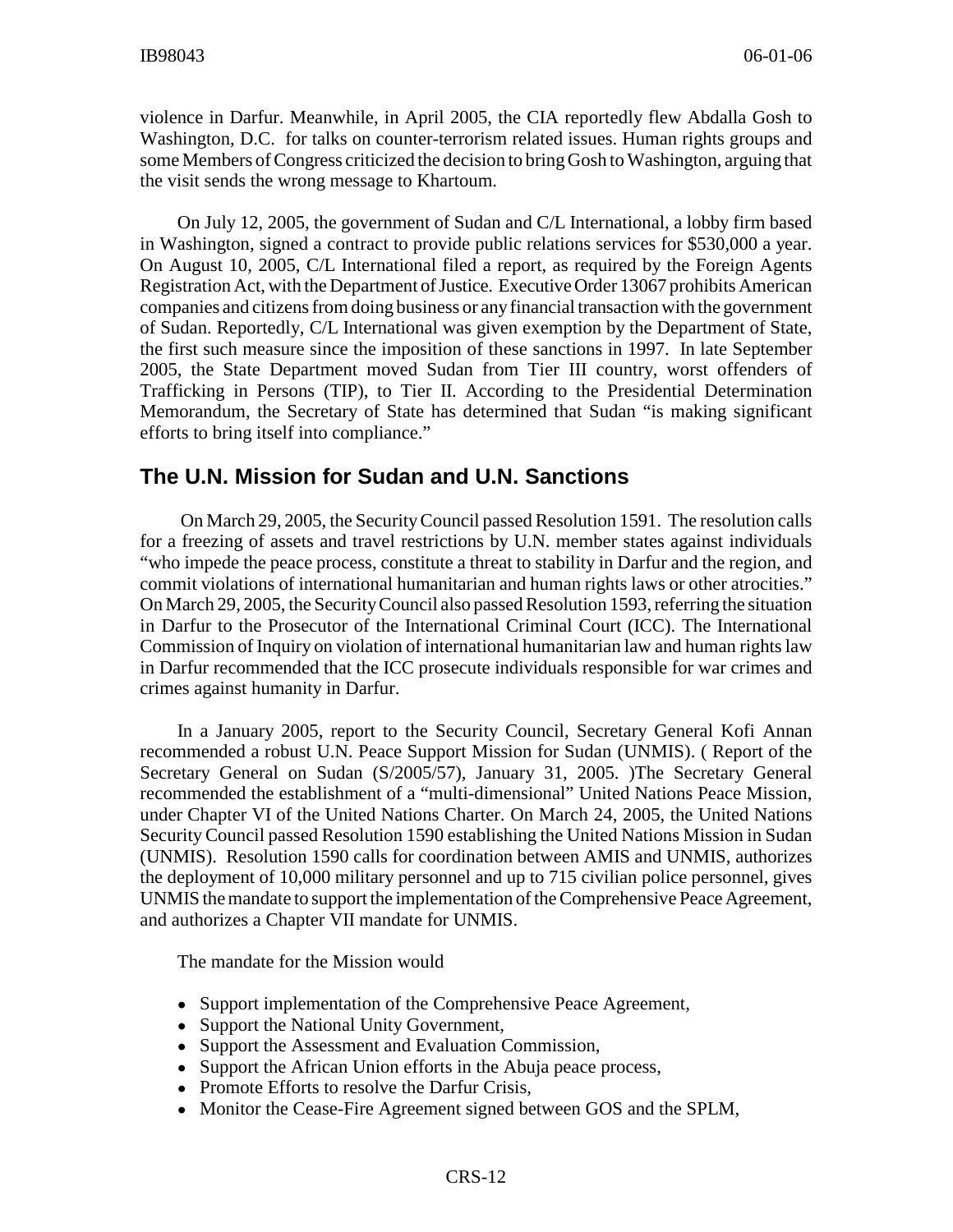- Protect civilians under imminent threat of physical violence, and
- Provide assistance in governance, humanitarian areas, IDPS, and demining.

As of early September 2005, UNMIS had deployed more than 2,300 military personnel, including 153 military staff officers, 145 military observers, and 2,011 troops to seven sectors: Sector 1: Juba, Sector 2, Wau, Sector 3: Malakal, Sector 4: Kadugli, Sector 5: El-Damazin, Sector 6: Abyei, and Sector 7: Kassala. The United Nations has not yet secured a Status of Forces Agreement from the parties. According to a recent report to the Security Council, Secretary General Kofi Annan stated that "the Government has been reluctant to accept some major operational requirements of the Mission, which are in accordance with the established practices and principles of peacekeeping, in particular with respect to the self registration of UNMIS vehicles."<sup>1</sup> Other unresolved issues include the hiring of local staff by UNMIS and on privileges and immunities for UNMIS staff. Earlier, the SPLM expressed reservations about the size and makeup of UNMIS. SPLM officials argued that in light of the crisis in Darfur, the proposed force is too large for the South and could be used to augment the African Union forces in Darfur. Concerns about the make-up of the force, which SPLM officials earlier had alleged come primarily from pro-government countries, appear resolved, with more than 30 countries contributing personnel to UNMIS.

# **The Humanitarian Crisis (South Sudan)**

The 21-year civil war, drought, and raids by government-backed militias and rebel groups have disrupted the distribution of food aid and obstructed assessments of need in severely affected areas. The crisis has escalated dramatically in recent years. The scorchedearth techniques used by pro-government militias have decimated fields and homes and forced tens of thousands of people to flee the war-torn areas. Many relief centers and hunger-stricken areas are inaccessible by ground transportation because roads were destroyed, did not exist or are impassible due to rain and mud. In February 2002, government helicopter gunships bombed Bieh in Western Upper Nile, while civilians were lined up at a food distribution center. Seventeen people were killed and many more injured.

**U.S. Response.** The United States contributed more that \$93.7 million in humanitarian assistance in fiscal year (FY)2000, \$154.7 million in FY2001, \$139.7 million in FY2002, and \$162.9 million in FY2003. Moreover, the United States is providing development aid in opposition-controlled areas to build the capacity of civil administration, conflict resolution, and assist indigenous non-governmental organizations. In 2002, the Bush Administration announced two major development programs for southern Sudan and significantly increased the development budget. According to USAID, the Southern Sudan Agricultural Revitalization Project provides \$22.5 million for a five year program to improve agricultural production. The Sudan Basic Education Program is a five-year \$20 million program designed to improve access to quality education. In FY2004, the United States provided \$170 million in humanitarian and development assistance. In FY2005, Sudan (southern Sudan) is expected to receive and estimated \$200.9 million. For FY2006, the Administration requested \$109 million in development assistance, education, and economic recovery. Congress approved (H.Rept. 109-265, P.L. 109-102) \$70 million in development

<sup>&</sup>lt;sup>1</sup> Report of the Secretary General on Sudan. September 12, 2005. S/2005/579.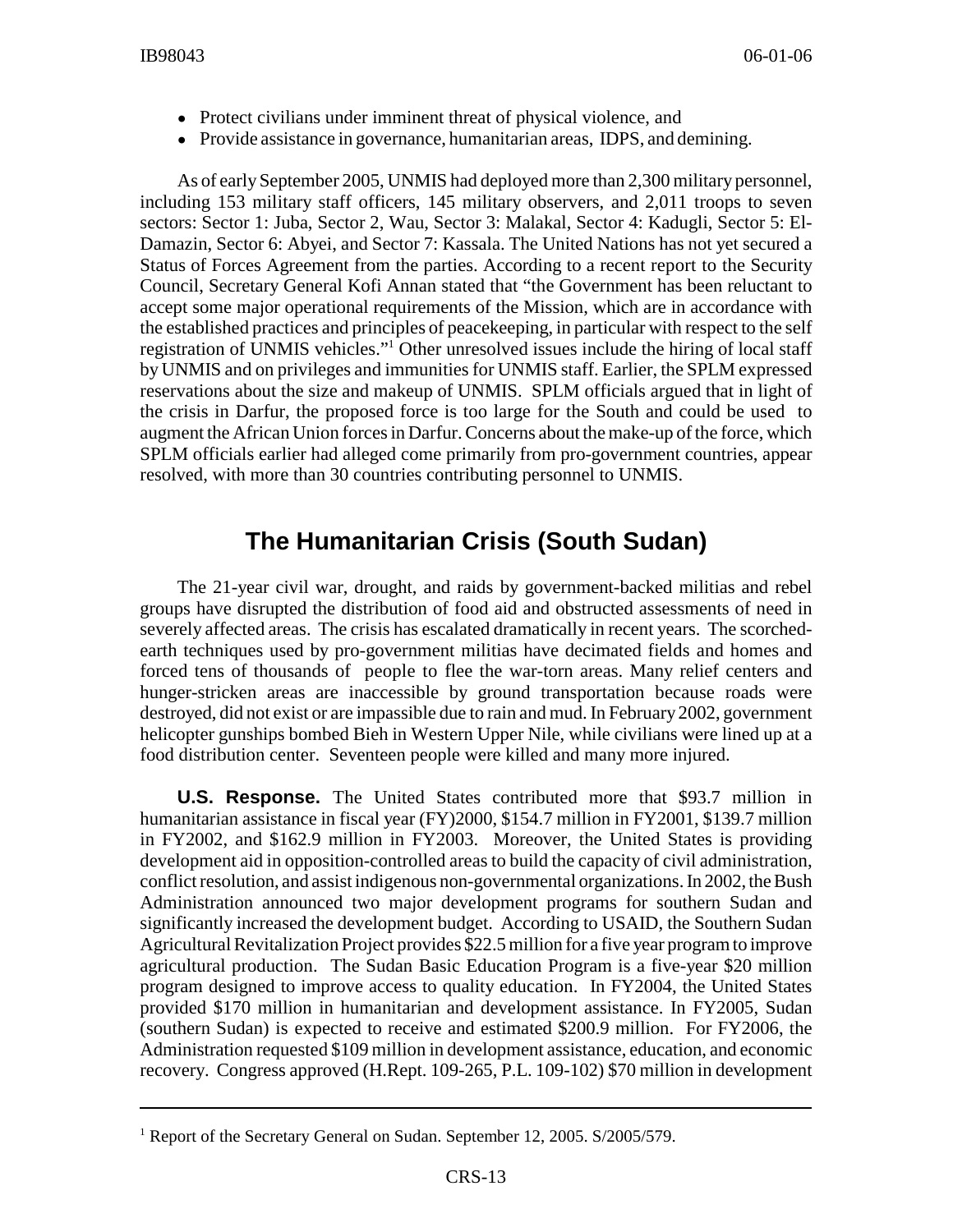aid, \$20 million in ESF funds. The conferees removed \$50 million approved for African Union Mission (AMIS) support. Sudan is also expected to receive an estimated \$100 million in IDFA funds. In addition, the Administration had requested \$242.4 million for Darfur and \$100 million for southern Sudan in the FY2005 Supplemental Appropriations for Iraq, Afghanistan, and other activities. On March 7, 2005, the House Appropriations Committee approved the full requested amount for Darfur and \$37 million for southern Sudan. The full House approved \$342.4 million for Darfur, \$100 million higher than requested, although the additional funds are all for refugee, food, and disaster programs. The Senate approved \$242.4 million for Darfur and \$100 million for southern Sudan. The conferees approved \$37 million for Southern Sudan and up to \$240 million in food aid for Darfur.

# **Sudan and Terrorism**

Sudan is considered a rogue state by the United States because of its support of international terrorism, although in recent years it has taken some measures to improve its record. The United States placed Sudan on the list of states that sponsor terrorism in August 1993 after an exhaustive interagency review and congressional pressure. Sudan has been a safe haven for major terrorist figures. A particularly noteworthy example is Osama bin Laden. He used Sudan as a base of operations until mid-1996 when he returned to Afghanistan, where he had previously been a major financier of Arab volunteers in the war against the Soviet occupation of Afghanistan. The government of Sudan claims that it expelled bin Laden from Sudan due to pressures from the Middle East and the United States. In August 1996, the State Department said that bin Laden was "one of the most significant financial sponsors of Islamic extremist activities in the world today."

On May 18, 2004, the State Department removed the government of Sudan from a list of countries considered "noncooperative" in the war against terrorism. State Department spokesman Richard Boucher stated that "Sudan has taken a number of steps in cooperation against terrorism over the past few years." Secretary of State Colin Powell later declared that the U.S. will not normalize relations with the government of Sudan until the Darfur situation is addressed. On November 1, 2005, President Bush renewed Executive Order 13067, economic sanctions on the government of Sudan, for one year. The president justified the continuation of sanctions against Sudan "because the actions and policies of the Government of Sudan continue to pose an unusual and extraordinary threat to the national security and foreign policy of the United States."

# **Sudan: Religious Persecution**

Sudan has been designated a Country of Particular Concern for severe violation of religious freedom since 1999. According to the 2004 *International Religious Freedom Report*, the government "continues to place many restrictions on non-Muslims, non-Arab Muslims, and Muslims from tribes or sects not affiliated with the ruling party." The report notes that there was "no significant change in practice concerning the status of respect for religious freedom during the period covered" by the report and states that relations among religious groups have improved, although restrictions and discrimination against non-Muslims remain unchanged.